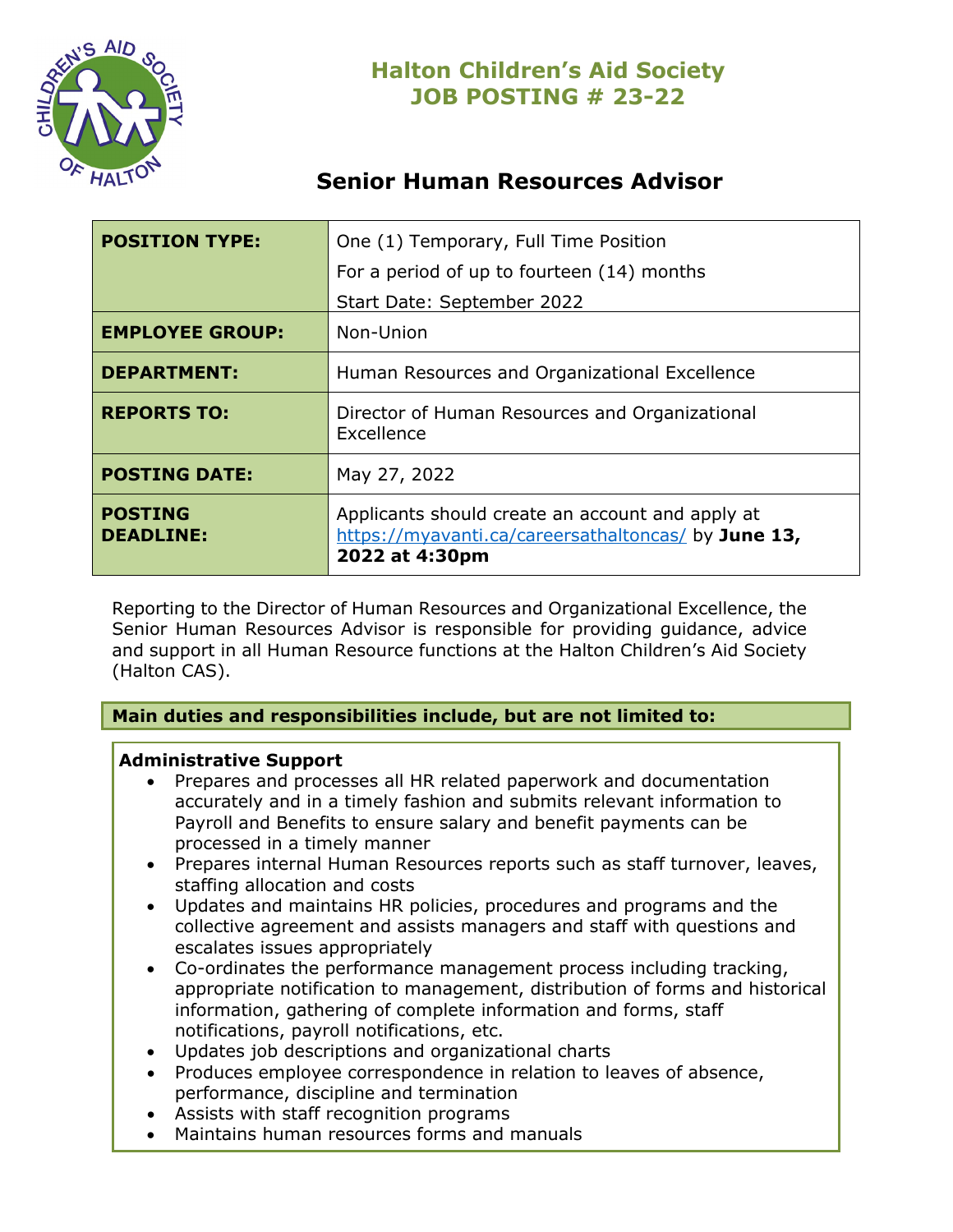# **Halton Children's Aid Society JOB POSTING # 23-22**

- Provides appropriate disclosure of information including requests for references, confirmations of employment and personnel file reviews
- Schedules and/or conducts exit interviews as necessary and prepares summaries of exit interview results

### **Health and Safety Lead**

- Advises staff of WSIB processes and completes WSIB forms, liaises with WSIB representatives and maintains close contact with injured workers
- Coordinates the development and implementation of return to work plans and meetings for injured workers
- Ensures completion of internal incident/accident reports
- Maintains Health & Safety records as required including WSIB; building inspections, certification training, first aid training, policy and procedure manual; committee records, etc.
- Ensures compliance with internal Health and Safety policies and procedures
- Inputs data to agency's HRIS and provides reports as required
- Coordinates activities and actively participates as the management co-chair of the Joint Health and Safety Committee
- Participates in health and safety sub committees

### **Disability Management Lead**

- Acts as the main point of contact for employee leaves including sick leave, maternity leaves and personal leaves.
- Liaises with insurance company to coordinate long term disability benefits.
- Organizes and coordinates claim file workflow, facilitating the efficient and effective processing of claims and information.
- Develops and manages effective return to work strategies and plans with the input and support of the employee, supervisor and other parties involved.

### **Recruitment and Orientation**

- Assists with the coordination of the recruitment process including job postings, pre-screening resumes and applicants, interviews, testing applicants and reference checking
- Participates in full cycle recruitment of unionized positions
- Assists in organizing the orientation process including new hire packages, scheduling meetings and organizing and conducting HR orientation meetings

### **Labour Relations**

- Provides support to all organizational levels on matters related to the Collective Agreement interpretation, labour legislation and labour relations practices
- Provides support during the collective bargaining process, including the completion of market research
- Conducts workplace investigations.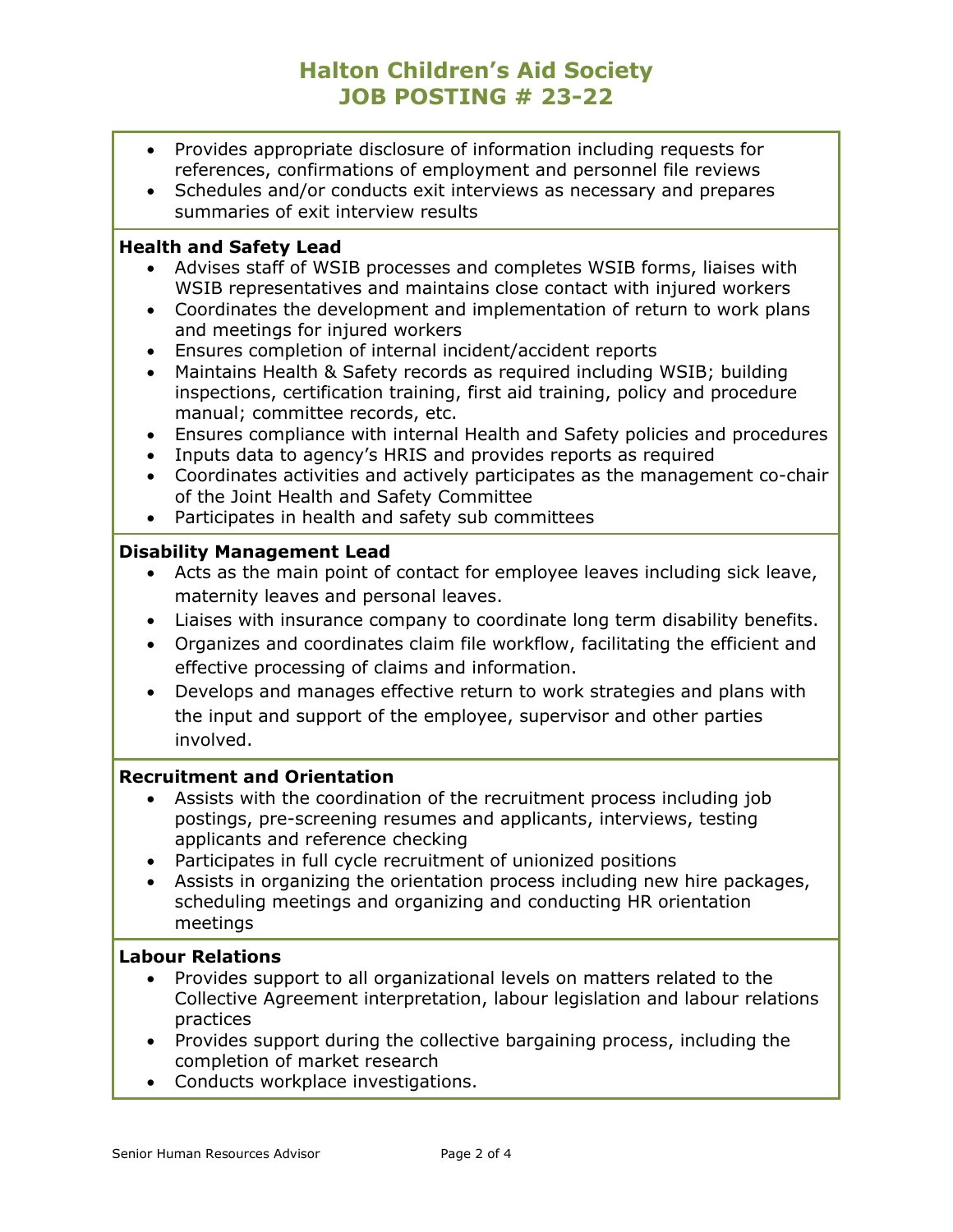## **Halton Children's Aid Society JOB POSTING # 23-22**

#### **Knowledge, Education, Experience, Skills and Attributes**

#### **Qualifications**

- Bachelor's Degree in business administration human resources administration or equivalent; CHRP preferred
- Minimum 3 years' experience in progressively responsible human resources related positions
- Excellent knowledge of human resources administration, agency policies and procedures and the collective agreement
- Solid knowledge of legislation governing human resources including employment standards, regulations and related statutes
- Solid knowledge of relevant Halton CAS industry computer applications i.e. **HRIS**
- A satisfactory Police Records Check is required
- Valid Driver's License and access to a reliable motor vehicle with appropriate business class liability insurance is preferred

#### **General Skills and Attributes**

- Excellent ability to use MS Office applications (e.g., Word, Excel, Outlook, PowerPoint, etc.) and HRIS (Avanti)
- Solid written, oral communication and interpersonal skills providing constructive, meaningful and timely interaction with all staff
- Ability to think analytically with attention to detail in the presence of frequent interruptions
- Solid ability to make decisions of sound judgment and choices of action often in urgent situations
- Excellent understanding and commitment to quality service and best practice
- Highly detail-oriented
- Accountable for own actions and decisions, making decisions within the scope of the position and referring issues/problems/events to the manager as required
- Flexible, adaptable and responsive to change
- Ability to deal with highly sensitive and personal information in a confidential manner
- Solid ability to analyze information, problem-solve and make good decisions
- Self-directed with a solid ability to organize, plan, prioritize and multi-task
- Acts with integrity, trustworthiness, humility, transparency and compassion

Halton CAS has a vaccination policy and procedure in place. As a condition of employment, new employees are required to be vaccinated for COVID-19 unless they have a valid reason not to be vaccinated based on a protected ground under the Ontario *Human Rights Code.* 

The successful candidate will be made an offer of employment on the condition of being fully vaccinated against COVID-19. Fully vaccinated is defined as having received all of the required doses of a Health Canada approved vaccine and having received the final dose at least 14 days before your employment start date. The